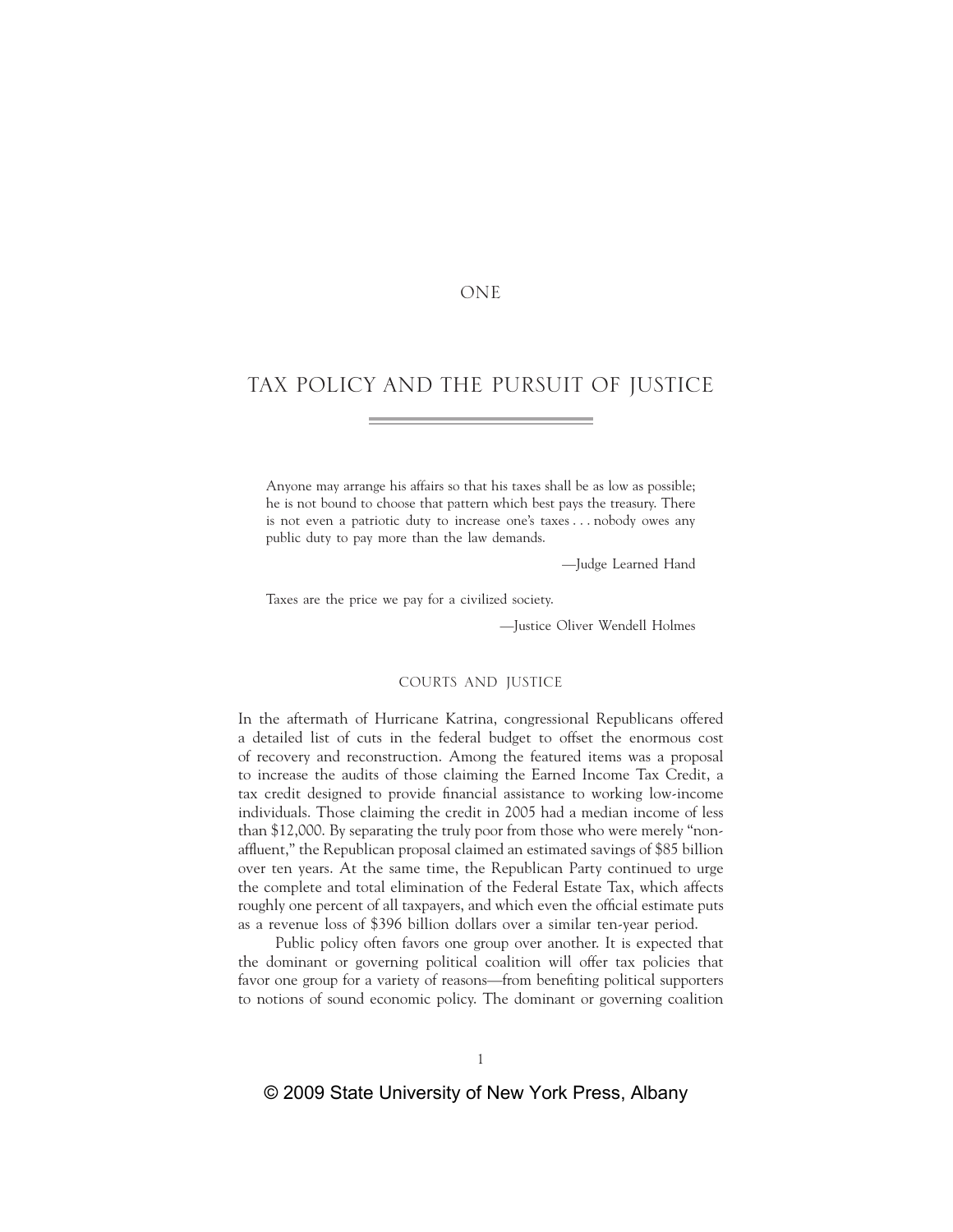can be defined by party or ideology. Generally, if one party controls the elective branches of government, we can define that party and its goals as the dominant or governing coalition. Many times in American history the same party has controlled the presidency and both houses, or at least one house, of Congress. This assumes that each party is bound by certain core ideological assumptions—for example, the nature of federalism and the respective power of the state and federal government, or the extent and size of federal regulatory authority over markets, working conditions, and income.

If the policy is improperly applied or enforced, the disfavored group can always assert their rights in court. Audited low-income taxpayers claiming the Earned Income Tax Credit can challenge the assessments by filing a lawsuit against the Internal Revenue Service (IRS). The expectation is that, as Justice Harlan wrote in his dissent in *Plessy v. Ferguson*, 1 "all citizens are equal before the law. The humblest is the peer of the most powerful."

One of those audited working poor seeking equality before the law is Joy Anders, a day-care-center worker from Phoenix, Arizona. In one particular year, Joy earned \$5,700, which she used to support herself and her sixteen-year-old son and claimed an Earned Income Tax Credit of \$1,500. However, because Joy lived with her mother, whose sole source of income was a pension paying less than \$7,200 per year and therefore unearned, the IRS rejected Joy's claim to the Earned Income Tax Credit. The IRS claimed that although Joy's mother did not file a tax return, Joy's son was not a qualifying child because that child also lived with the grandmother and the grandmother's income was unearned. The IRS immediately assessed an additional tax of \$1,500, the amount of the credit, plus interest, and also notified Joy that penalties would accrue if the balance were not paid within ten days. With the pro bono assistance of a local attorney, Joy filed a claim in Tax Court, and penalties and interest accrue as Joy tries to navigate through the arcane meanings of a "qualifying child."

Despite assertions of fairness and equality, evidence suggests that Joy will have difficulty proving her claim. Taxpayers do not do very well challenging assessments and in particular challenged Earned Income Credits rarely survive court scrutiny. Perhaps this should not be surprising. The dominant political coalition sees many earned income claims as fraudulent and Robert Dahl argued many years ago that court rulings rarely conflict with the preferences of the majority political coalition. Modern research largely supports this assertion. Recent scholarship has found, for example, that the majority political coalition uses courts to accomplish goals that it cannot achieve through the legislative process (see, e.g., Whittington 2005). Despite this research, it is still the prevailing belief in this country that a court is the one branch of government that protects the minority against the power of the majority, and that courts exist to ensure "justice as fairness" (Fogel and Hudson 1981).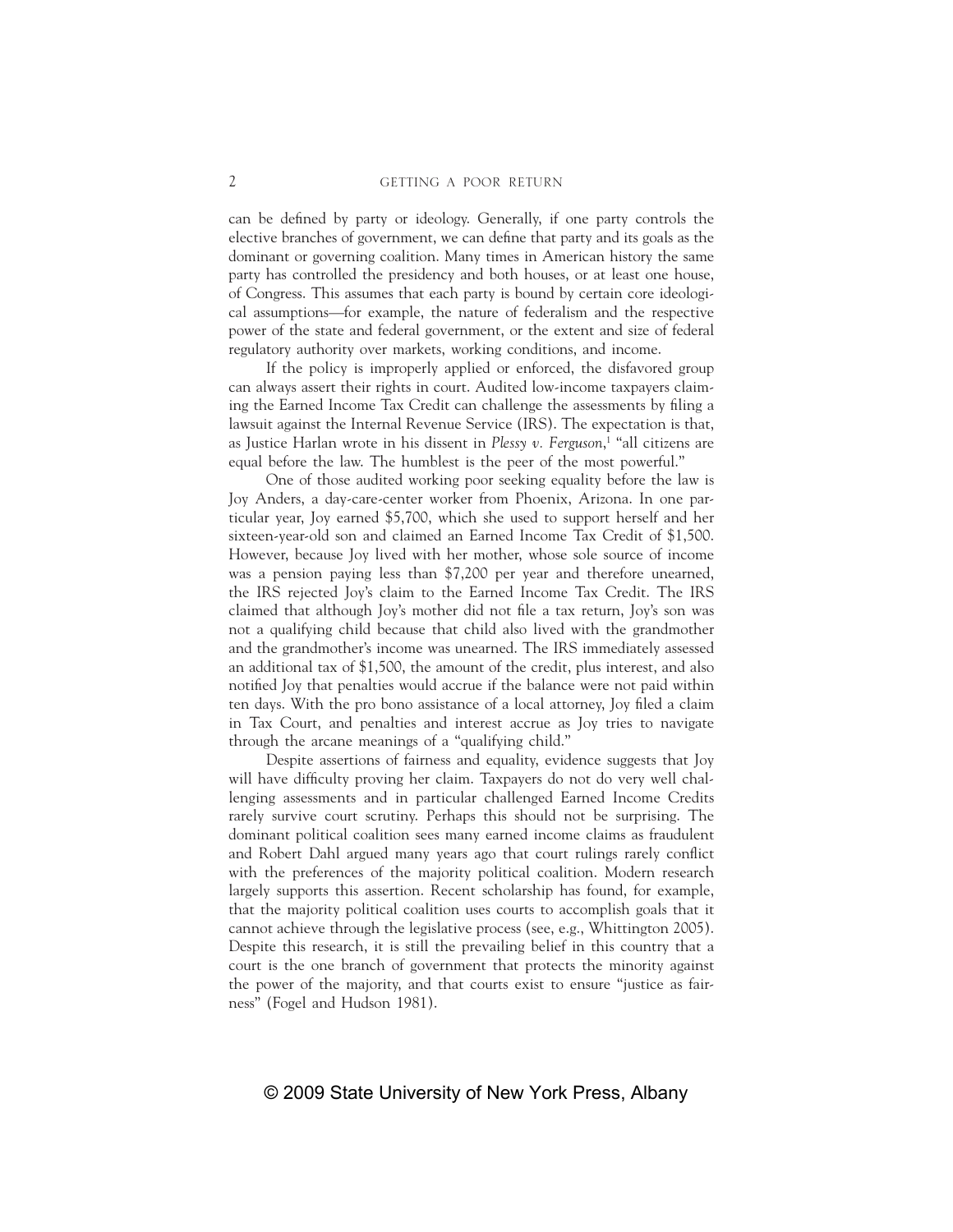This book examines these competing claims and beliefs about the American legal system in the area of tax policy and tax enforcement. Taxes and tax policy are perhaps the dominant domestic public policy issue of the past twenty-five years, taking only a backseat to post  $9/11$  national security concerns, and there is a complex legal system with competing federal trial courts that taxpayers can access to fight tax assessments. As one respected policy analyst noted, throughout the 1980s there were more frequent and detailed changes to the tax code during this decade than in any other period in U.S. history (Steuerle 1991), and the pace of tax legislation has not diminished with succeeding decades. Both Presidents Clinton and George W. Bush's initial major domestic policy proposals dealt with taxes. Taxes and tax policy continued as a major focus of campaigns, policy debates, and legislation. The role of courts is critical in ensuring fairness in tax policy and acting as an institutional barrier against the power of government.

Taxpayers challenging tax assessments annually file over 30,000 cases. Few tax cases are appealed and even fewer involve low-income taxpayers. Most cases are disposed of at the trial level and there are competing courts that litigants of all income levels use; the two most important are the Federal District Court, the trial court of general jurisdiction within the federal courts system, and the U.S. Tax Court, a specialized trial court created under the Article I legislative power of Congress. These courts are the front line in the guerilla war between taxpayers and the IRS and these are the courts that low-income taxpayers like Joy Anders turn to for relief against the IRS and the power of the political majority. Do these courts protect the rights of the individual, particularly the low-income taxpayer, or do they enforce dominant policy preferences? Do they influence the IRS to change its audit behavior and focus less attention on the lowest income group of taxpayers? Is there a difference in these courts in their decisions and in their relative influence on the IRS?

This book attempts to answer these questions. I argue and demonstrate that courts differ little from the national policy makers in their approach to tax policy and tax enforcement and, in fact, the president and Congress can use the courts to support their tax policy goals. Because of this, it is unreasonable to expect low-income taxpayer to fare well in our court system. To argue this premise, I examine the tax litigation process from the initial decision of choosing the tax forum, through an analysis of the decision making process in these competing courts, to an examination of the respective influence and impact of these different tax forums.

The book shows that while fairness before the law might be a laudable goal, the appointment process ensures that tax policy and tax enforcement rulings by the courts reflect the dominant political beliefs. Given the longer tenure of the federal judiciary, it is quite possible that even if the national coalition changes in the next few election cycles, which in turn could lead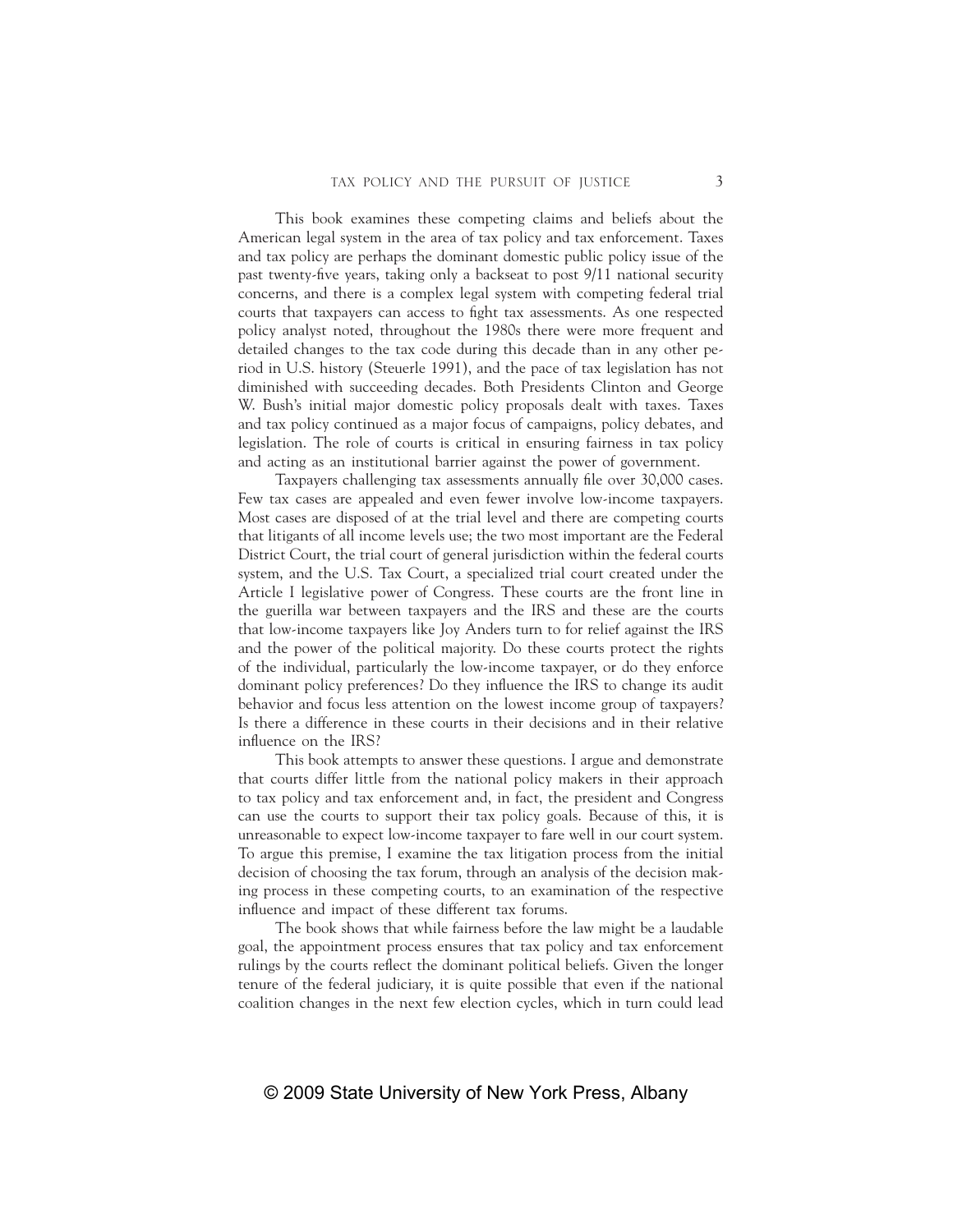to changes in tax policy and tax enforcement, the judiciary will fall short of ensuring the new coalition's notions of fairness in the tax policy domain.

#### TAXES AND TAX POLICY

Taxes and the courts have always been intimately intertwined, and the statements that begin this book from two famous judges represent the dichotomy of the attitude that law, and, by extension, the judges who interpret and rule on the law, have to taxes. Judge Learned Hand, one of the most renowned of all appellate court judges, summarizes one attitude that the law, and the public, has toward our tax burden: no one likes to pay taxes and all taxpayers have the right to do whatever they legally can to minimize their tax burden. Yet, as Oliver Wendell Holmes notes, taxes are the price we pay for a civilized society. Minimization of one's tax burden means fewer resources for the government. Without income tax revenue, we would have no army, navy, highways, or airports. We would have no FBI or CIA, or even any disaster management agency. It is unrealistic to think that these potentially divergent judicial attitudes are meaningless when it comes to judicial rulings on taxes and tax policy or that judicial attitudes have not played an important role in the formation and development of tax policy almost since the inception of the income tax.

The first income tax laws were enacted in 1861 and 1862 to fund the Civil War.<sup>2</sup> These same acts created the IRS.<sup>3</sup> The Estate of Abraham Lincoln was even issued a tax refund for an overpayment. After the need for revenue to fund the Civil War diminished, these income tax laws expired. The growth of the progressive movement, the increase in the size of the national government, and the increase in U.S. involvement in international affairs all lay in the future and the current customs duties were sufficient to fund the operations of the federal government.

Our story of the interaction of courts, national politics, and taxation really begins in 1894, almost thirty years after the end of the Civil War. Responding to dissatisfaction with high tariff rates and the need to raise revenue, Congress relied on its powers granted by Section 8 of Article I of the U.S. Constitution and passed a federal income tax for the first time since acts passed to fund the Union's fight against the Confederacy. While almost all in our modern world accept the constitutionality of the income tax, the arguments for and against it echo much of the controversy one hears today about taxation and these arguments have the same ideological and partisan filters. Liberals and Democratic politicians supported the income tax while Republicans and conservatives opposed it. For those in favor of the income tax, it was seen as a crucial element of the progressive agenda, which sought, among other things, fairness and equity in the collection of revenue for the Unites States. Progressive advocates and Democratic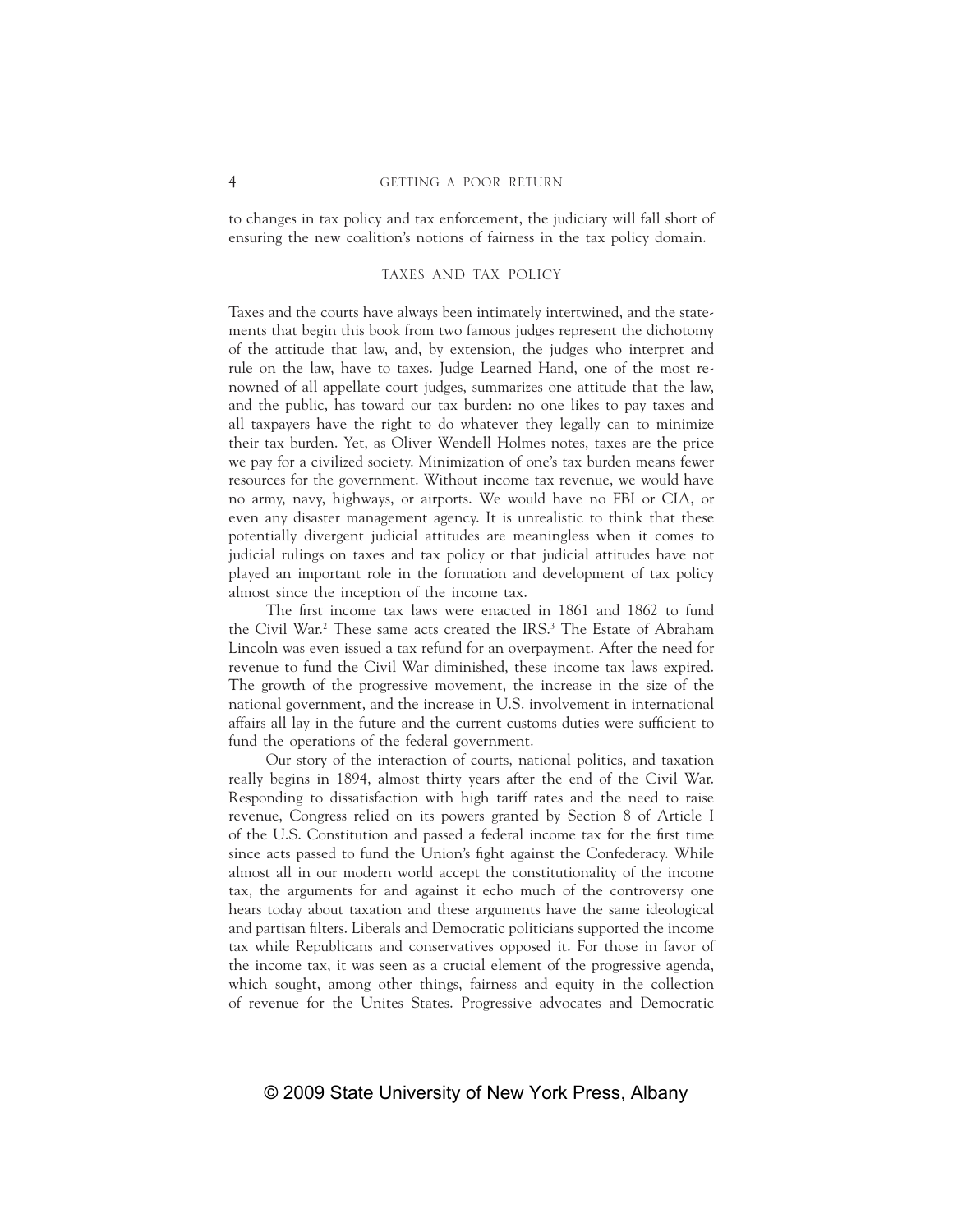politicians attacked the tariffs as regressive and hurting the poor and lower classes by increasing the costs of goods. Thus, Democrats viewed the income tax as a progressive measure and a fairer way to raise revenue. Republicans, however, argued that the income tax amounted to a socialist redistribution of income. The income tax would sap initiative and punish the hard work which leads to the accumulation of capital.

Unlike many in his party, Democratic President Grover Cleveland personally opposed the imposition of the income tax on individuals (Witte 1985). However, because of the favorable and politically popular tariff relief provisions attached to the legislation, Cleveland reluctantly signed the income tax into law (Whittington 2005; Witte 1985). As part of the tax legislation, banks were required to pay a two percent tax on income in excess of \$4,000. One such bank that had to pay an income tax was the Farmers' Loan Bank located in Massachusetts. In a contrived case, Charles Pollock, a shareholder in the Farmers' Loan Bank, sued to enjoin the bank from paying the income tax. Eventually, the lawsuit, *Pollock v. Farmers' Loan & Trust Co.* (1895), reached the Supreme Court of the United States.

After two hearings, Chief Justice Fuller, writing for a scant 5–4 majority, struck down the income tax as an unconstitutional direct tax. Among other reasons, the Court focused on the part of the statute that included rents from real estate as income. Land is subject only to direct taxation, the opinion stated, and you cannot separate income from the land itself. Therefore, the Court held, this provision violated the apportionment provisions of the Constitution. One cannot apportion tax on land because such a tax must be in proportion to the population.

Of course these bare and very questionable legal reasons hid the underlying emotions of the case and views of the social desirability of the income tax. Despite Chief Justice Fuller's admonition in his majority opinion that "we are not concerned with the question whether an income tax be or be not desirable," Joseph Choate, the lead attorney for the plaintiff, attacked the law as "communistic" and "socialistic" (Hall, Finkelman, and Ely, Jr. 2005, p. 385). Certainly other justices on both sides saw the decision in ideological terms far outside of bare-bones legal reasoning, with some commenting on the emotions and lack of logic in the respective opinions of those with whom they disagreed.

Called the "most controversial case of its era" (Hall et al. 2005), one scholar (Whittington 2005) has recently argued that the *Pollock* case provides a strong example of how the dominant political coalition uses the courts to achieve political goals that it cannot reach through legislation. In this set of circumstances, because of the complications and unpopularity of high tariffs, President Cleveland and the legislators in Congress opposed to the income tax were forced into supporting compromise legislation that enacted an income tax since it was the only political avenue open that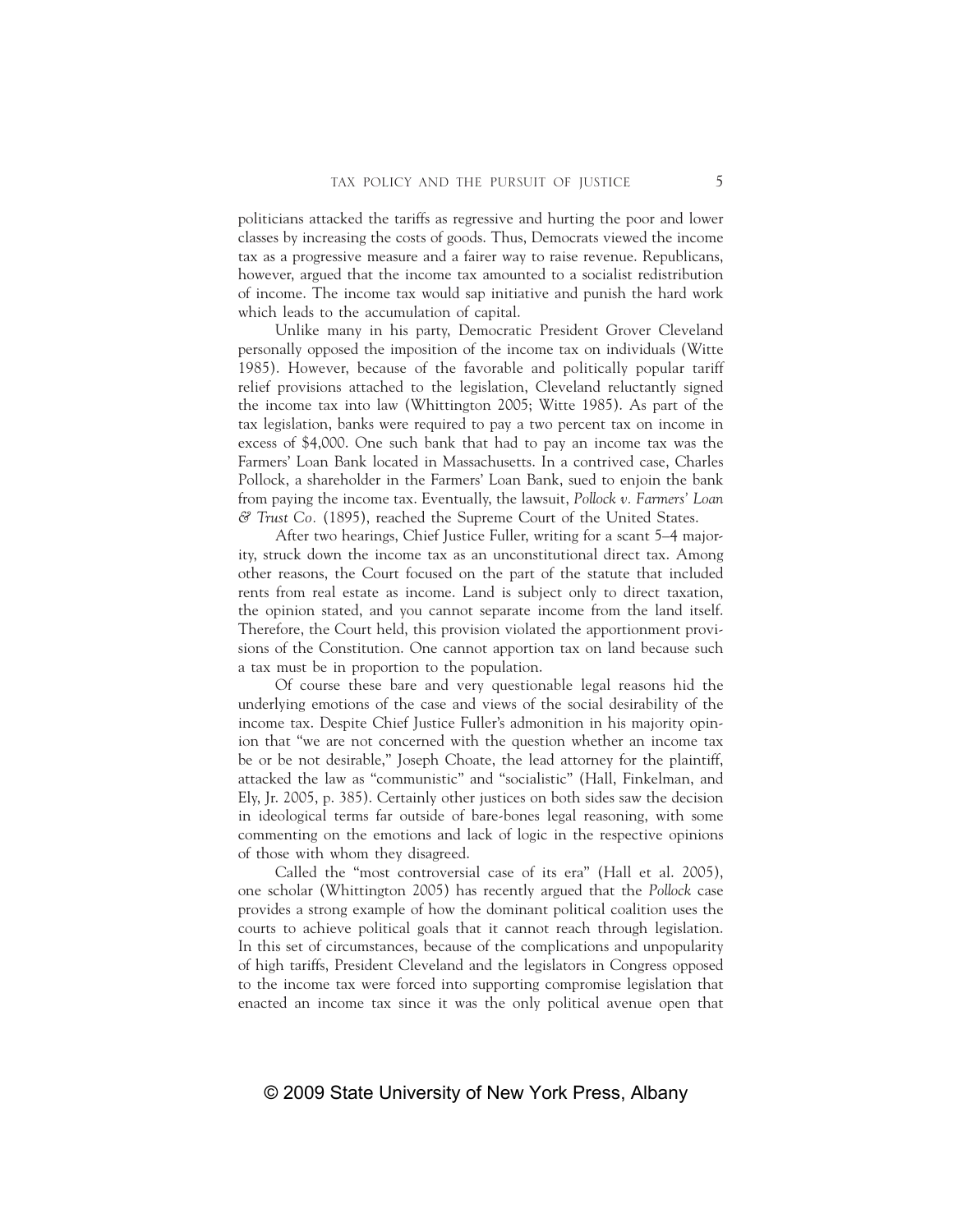would lead to a tariff reduction. Unhappy with the bundled income tax part of the legislation, President Cleveland and those legislators opposed to the income tax supported the effort to overturn the tax through the courts as an unconstitutional tax. Thus, an attempt at progressive taxation was stymied by the courts acting in concert with national political interests.

The decision met with great criticism and, even though the tariff provisions were upheld, dissatisfaction with tariffs as a primary source of revenue continued. Because of these circumstances, a coalition of newly elected liberal Republicans and progressive Democrats began to seek legislative reenactment of an income tax. Under the guidance of then President William Howard Taft, who was fearful of a constitutional crisis between Congress and the Supreme Court, Congress agreed to a compromise. Congress would propose a constitutional amendment specifically allowing an income tax without direct apportionment based on population and Congress would pass an excise tax on corporate profits but no tax on individual incomes. With the compromise, Congress overwhelmingly passed an amendment to the U.S. Constitution in 1909 permitting an income tax without apportionment with a near unanimous vote in the House and a unanimous vote in the Senate. State ratification was slow, with mostly southern states supporting it and many eastern states reluctant to vote for the amendment. Northern states were far more industrialized, and the economy of the southern states depended greatly on agriculture and farming. Northern states therefore feared that the income tax burden would fall unevenly on the taxpayers of their states and the southern states would pay much less.

Eventually, in 1913, the necessary thirty-sixth state ratified the Sixteenth Amendment, providing the constitutional basis for the right of Congress to authorize the collection of a federal income tax.4 The Sixteenth Amendment overturned the 1895 *Pollock* decision, and this remains one of the few times when a constitutional amendment has overturned a constitutional ruling of the Supreme Court.<sup>5</sup> The ratification coincided with major Democratic victories in the 1912 election, including the election of President Woodrow Wilson, the first Democratic president since Grover Cleveland. This new more progressive Congress then enacted income tax legislation in the same year as ratification of the Sixteenth Amendment, upending President Taft's compromise position.

This first income tax was, by any modern standard, extremely modest and of limited reach. The top rate for all taxpayers was six percent for incomes over one-half of a million dollars (\$500,000), an enormous figure in 1894 America and the equivalent income in excess of \$11 million in today's dollars. Only about two percent of the labor force filed tax returns during the first two years of the new statute's existence (Friedman 2002). Even under a revised income tax law enacted in 1916, the first \$3,000 (\$4,000) for married couples) of income was exempt, an income equivalent today of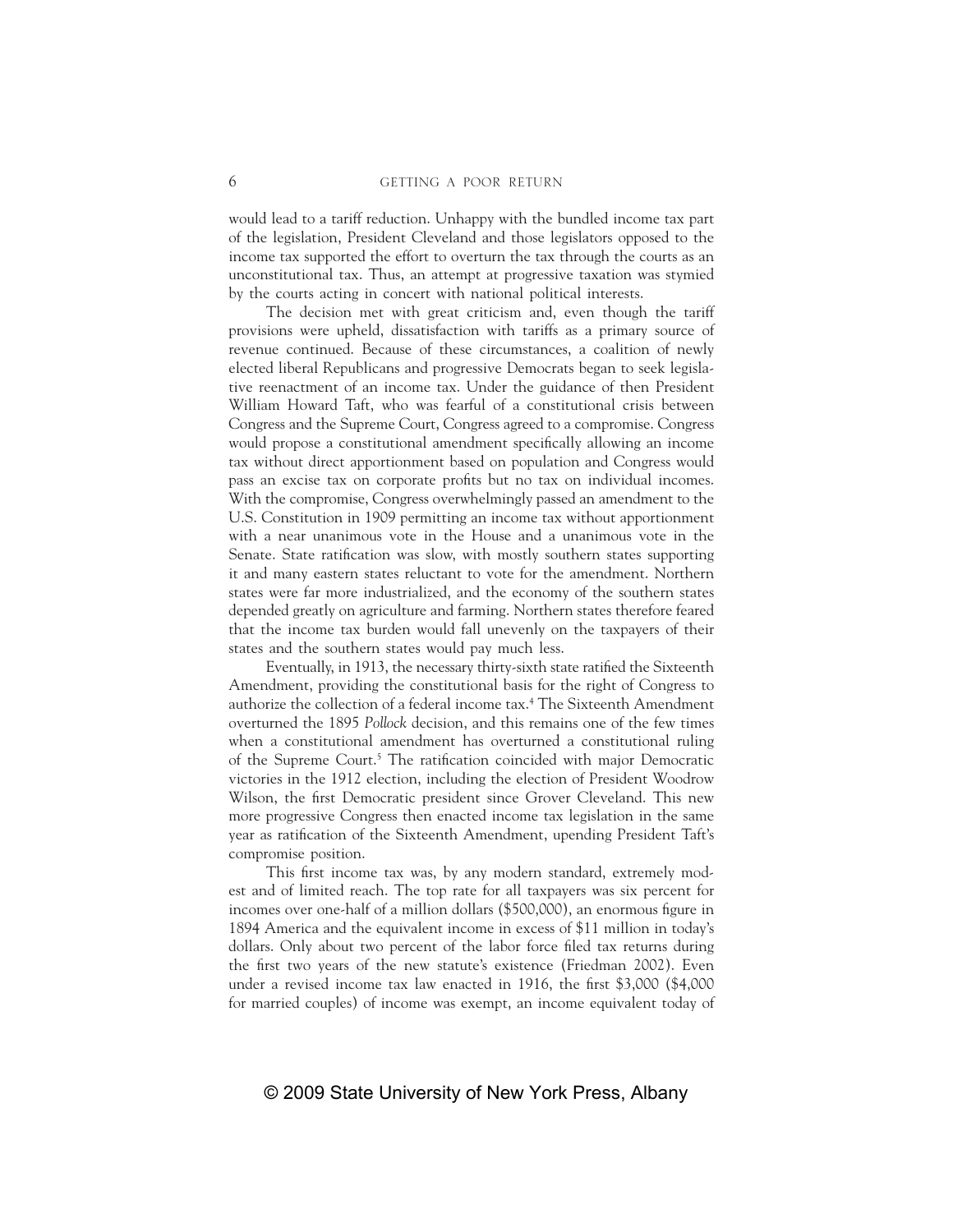almost \$54,000 for single people and over \$71,000 for married couples. The upper rate increased to thirteen percent, but only on incomes in excess of \$2,000,000 per year; only the very few wealthiest would ever pay this rate, and most paid no tax at all.

Even so, this modest income tax led to significant opposition. The most affluent Americans and the business community were the most outspoken in their opposition to the income tax. The wealthy saw the fairly small tax as a stalking horse for far greater income redistribution. The fear was that there would be a call for increased income taxation of wealth and eventually, to paraphrase Joseph Choate, a progressive income tax would lead to socialism.

While socialism has never occurred, not all these fears regarding increased rates of taxation were misplaced. Just one year later, to finance World War I, the government dramatically increased income tax rates and also imposed an excess profits tax on business. The maximum rate increased to seventyseven percent, and from almost no influence on federal revenue prior to 1916, individual and corporate tax income accounted for sixteen percent of federal revenue. Between 1917 and 1920, revenue from these income taxes constituted almost sixty percent of all federal revenues. The tariff, once the centerpiece of federal revenue, now saw its importance to the economy and public policy decline in dramatic fashion. The revenue and importance of the income tax dwarfed the money generated by, and the consequence of, tariff collection. With this shift in importance came both significant opposition and tax evasion (or the more preferable term of tax avoidance), along with of course the use of courts to settle taxpayer and government disputes.

With the end of World War I and a coming decade of Republican presidents and Republican majorities in Congress, both tax rates and the progressive nature of the income tax declined. Even Democrats led by outgoing President Wilson questioned the need for such high maximum rates and thus the effective top tax rate was reduced to twenty-four percent. Although a push was made by many wealthy businessmen to eliminate the income tax, Secretary of Treasury Andrew Mellon, no fan of disproportionate tax rates, convinced enough Republican officeholders that some degree of progressive taxation was socially responsible and beneficial for political purposes.

With the support of a Republican administration, the income tax was now a permanent fixture of American political and economic life. Between the turn of the century and 1925, total internal revenue collections from income tax grew from \$207 million to \$3.2 billion. By comparison, customs duties climbed only from \$185 million to \$464 million during the same period (Chommie 1970; Witte 1985). The Bureau of Internal Revenue grew along with its collections. The number of employees increased from 4,000 in 1913, a number that had remained almost constant for more than half a century, to close to 16,000 by 1920.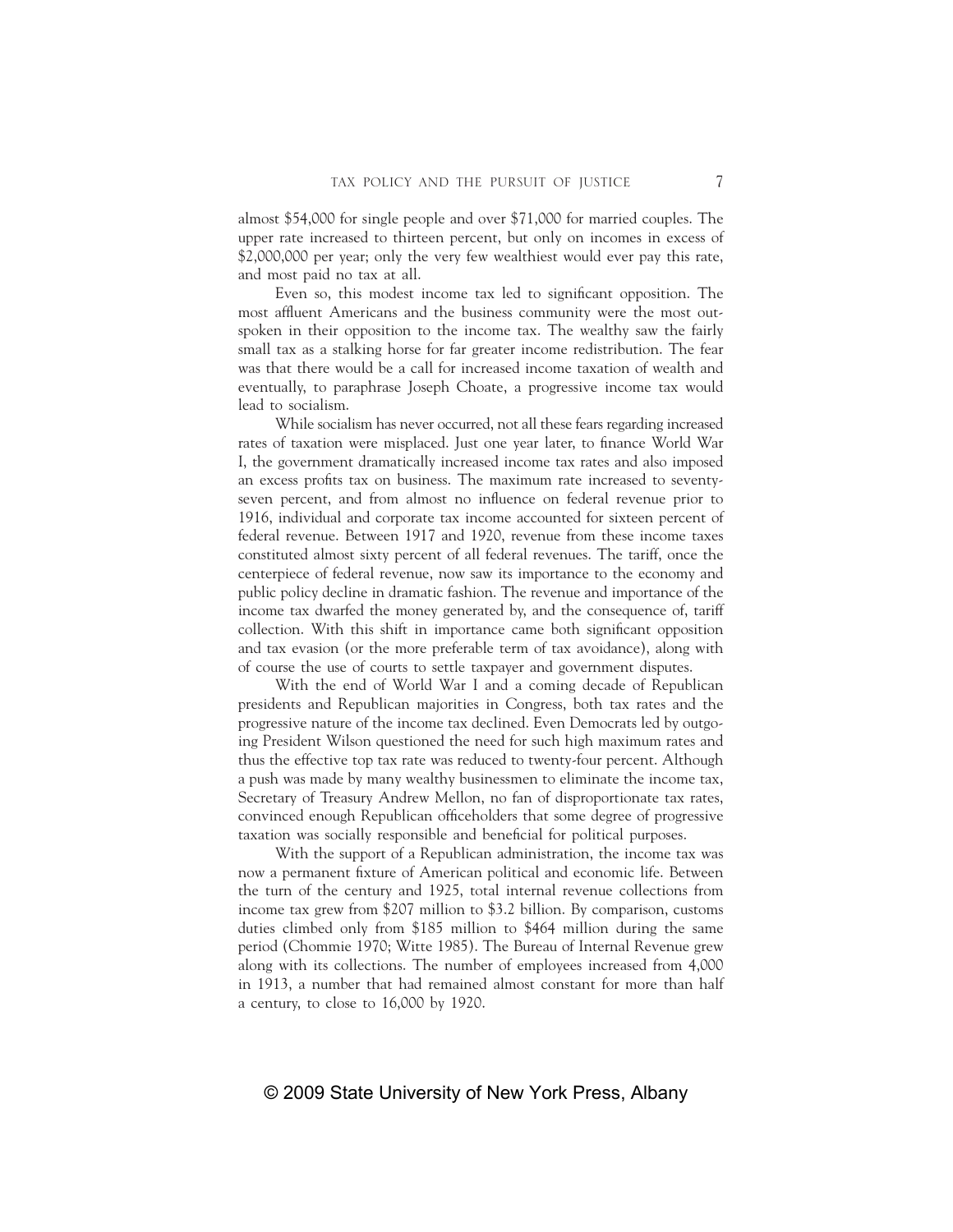However, what the top and bottom rates should be, whether and to what extent the tax should apply to corporations as opposed to individuals, whether and when excess profits should be taxed, whether estates would be taxed, and what constitutes income, among other questions, would remain to be argued about and ruled on over the coming decades. In fact, just nine years after the passage of the Sixteenth Amendment and the subsequent constitutionally permissible income tax legislation, the first book to help taxpayers avoid excess taxation was published. It was entitled *Minimizing Taxes*, and written by Wall Street lawyer John Sears. Foreshadowing Judge Learned Hand, Sears wrote his book from the point of view of the taxpayer, offering advice on how to minimize taxes legally, which in Sears's view amounted to the patriotic goal of "exposing evils in the system."6 To paraphrase Sherlock Holmes, the game was afoot.

In the decades that followed, tax policy continued to be a function of "revenue demands and ideology" (Witte 1985, p. 96). Even though the critical election of 1932 brought Franklin D. Roosevelt and solid Democratic majorities power, there was no immediate push for more progressive tax rates. Throughout the Depression, lower maximum income tax rates meant that relatively few individuals paid any income tax, although the 1930s did see the imposition of the Social Security tax, bitterly fought by business, but a regressive tax on individuals. The Supreme Court with a narrow majority<sup>7</sup> upheld the Social Security tax. Income tax revenues accounted for about forty percent of all federal revenue. Once again, war came. Just as World War I changed assumptions about the need for government revenue and the appropriate source for such revenue, World War II would also lead to a significant increase in the need for revenue and alter the nature of income taxation.

With this need for revenue and full employment led by massive government spending to both finance and support the war effort, tax rates increased and more individuals were subject to the income tax than ever before. A surtax was imposed on the income tax that started at a rate of thirteen percent on the first \$2,000 of income and went up to eighty-two percent on incomes over \$200,000. In addition, the federal government imposed a guaranteed collection mechanism that had the additional benefit of ensuring a steady stream of tax revenue throughout the year. Income tax withholding was introduced for the first time. More than one-third of Americans now paid some form of income tax and the tax was by far the dominant source of governmental income. By 1945, about 45 million American paid an income tax out of a total population of some 132 million people, and income taxes accounted for over seventy percent of all federal revenues.

In the immediate aftermath of the war, income and corporate taxes were roughly equal; however, during the succeeding decades, the individual income tax began to dominate corporate revenue, as more and more earners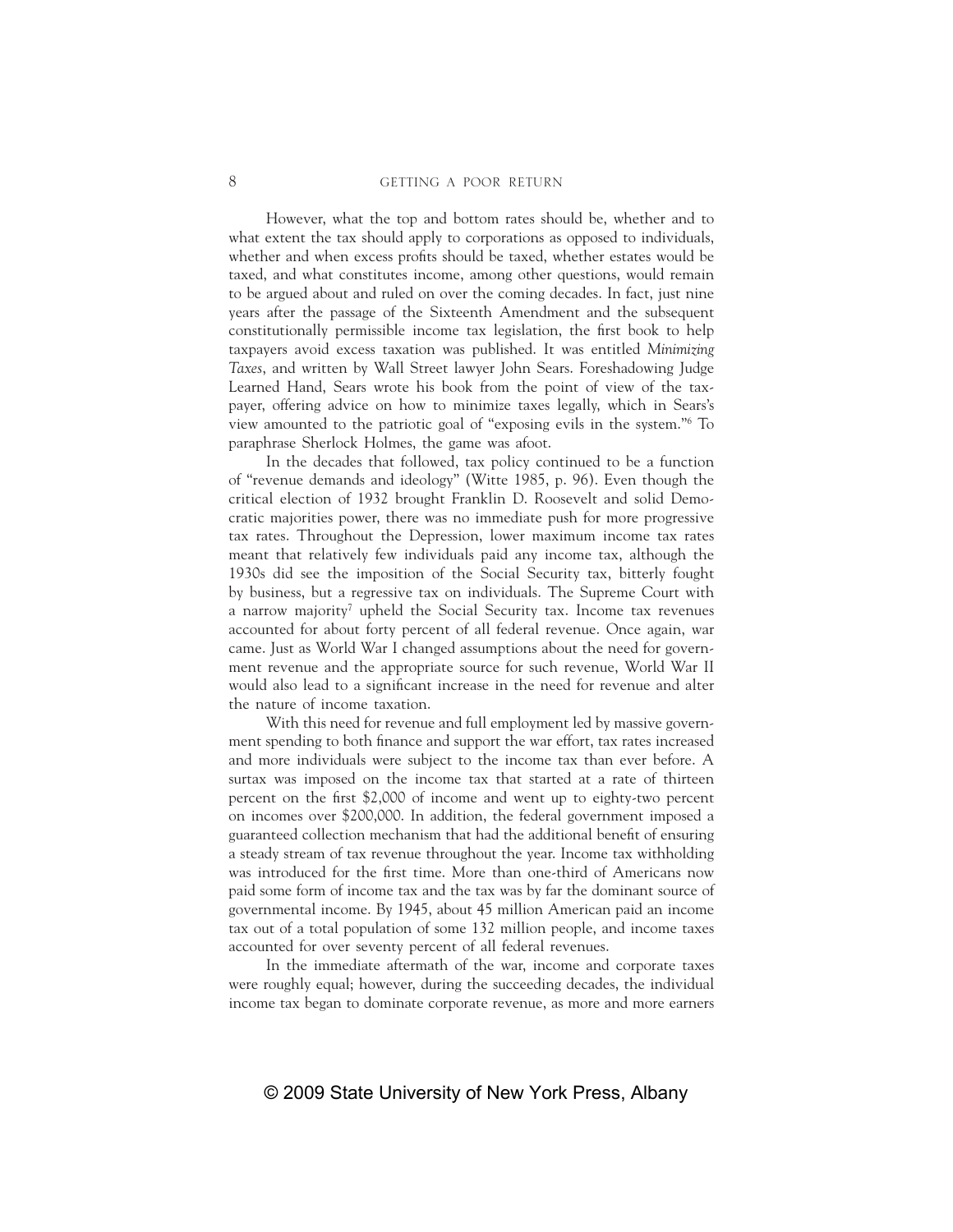became subject to the income tax. Although some attempts were made to reduce taxation following World War II with a brief Republican takeover in Congress, Truman's reelection and the revenue needed to fight the Korean War forestalled any significant change in tax rates and the importance of the income tax. President Eisenhower resisted tax reduction throughout his term of office and, with the passage of the Internal Revenue Code (IRC) of 1955, tax rates stabilized.

Another change during these years was the increase of individual income tax revenue compared to corporate tax revenue. From the 1920s through World War II, tax collections from corporations and individuals were equal. By 1955, however, individual income taxes provided \$31.6 billion of income tax revenue, while corporations provided \$18 billion. The disparity between corporate and individual taxes continues to this day (Witte 1985, p. 124).

The ensuing decades saw movement back and forth between cutting taxes as a stimulus to the economy and raising them to finance the Vietnam War and new government social and economic programs. Considerable government expansion led to both a much greater need for revenue and collection and tax practices that significantly increased federal revenue. By 1968, the IRS was collecting \$78 billion from individuals and \$30 billion from corporations. By the mid 1990s, individuals paid almost \$600 billion in income taxes and corporations more than \$150 billion and the top income tax rate at one point climbed to fifty percent.

Of course, expansion of government services and spending and the subsequent expansion of income tax rates and income tax collections led to increases in opposition to such government spending and tax collection rates. By 1980, due to inflation outpacing income gains, many American taxpayers were paying increasing tax rates without any corresponding real increase in income or buying power. A tax revolt was imminent and voters in both Massachusetts and California passed initiatives that capped property taxes. A similar movement was under way to reexamine and lower income tax rates.

A rejection of high-income rates became one of the cornerstones of the presidential campaign of the Republican candidate Ronald Reagan. With his election came Republican control of the Senate, and in his subsequent presidency Reagan proposed and Congress adopted a tax package that decreased top rates soon after he took office. This was not the end of his presidency's altering of tax rates. With bipartisan support, Congress enacted the 1986 Tax Reform Act, which, although revenue neutral, led to a large decline in progressive tax brackets, reducing over fifteen brackets to two.

However, once again income taxes and the controversy as to the proper method and rate of collection resulted in additional changes during the ensuing decade. Concern about large federal deficits led both the George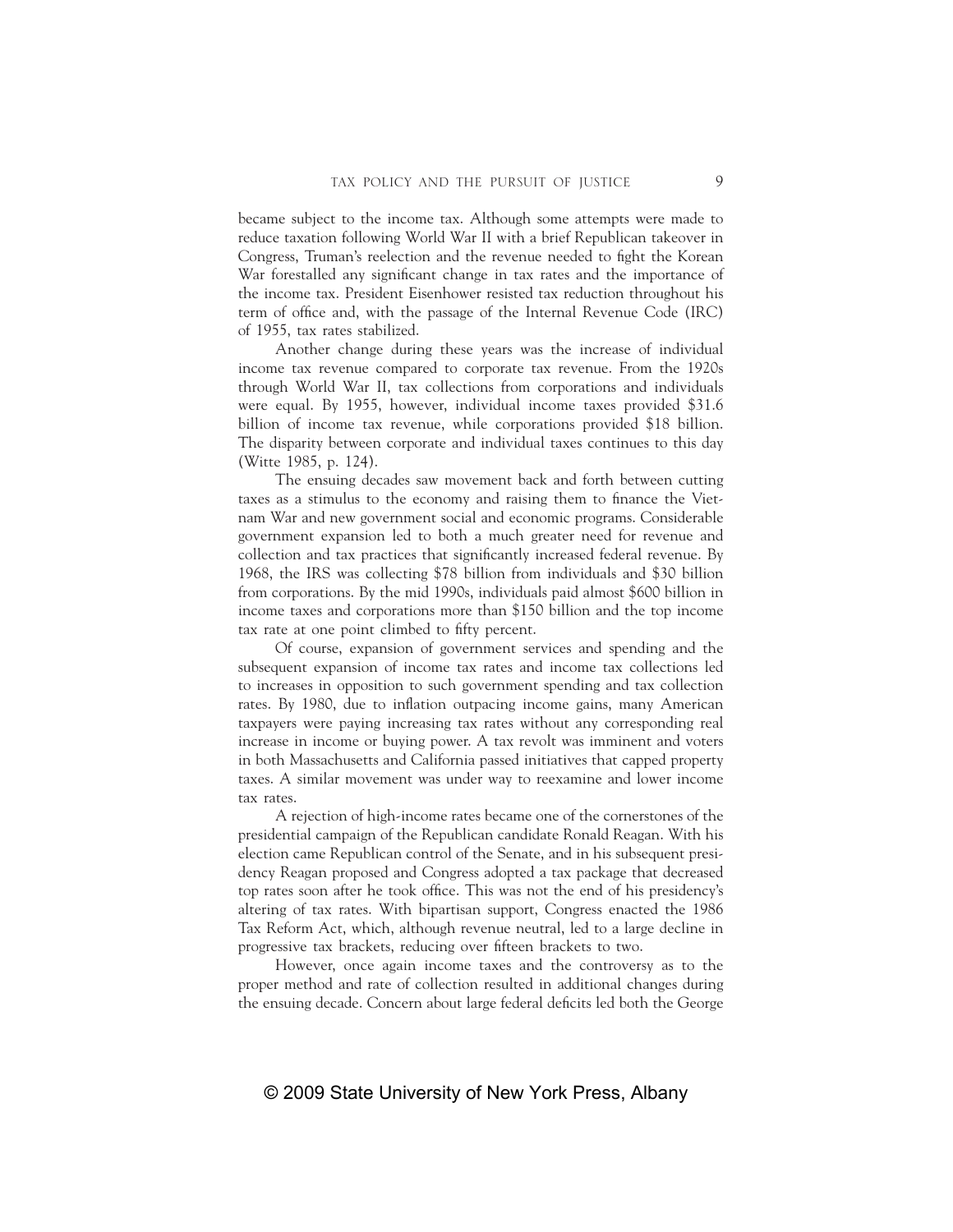H. W. Bush and Bill Clinton administrations to once again increase tax rates and tax collections. For example, a third tax bracket was created and top rates climbed again to almost forty percent. George W. Bush ran, in part, in opposition to the imposition of more taxes and promised to reduce government spending and lower maximum tax rates. With his election, some of his initial legislation dealt with taxes. Thus, in the second Bush administration, maximum tax rates again declined and the Estate Tax was significantly reduced with a goal of eventual elimination.

#### COURTS, FAIRNESS, AND TAXES

Millions of tax returns are filed each year and individual income tax collection is by far the single most important source of all federal government revenue. With so much money collected from so many people, significant conflict between individuals and the U.S. taxing authority, the IRS, becomes inevitable. In a typical year, taxpayers file over 100 million individual tax returns. The individual taxpayer initially determines his or her tax liability by calculating income and deductions and then filing a tax return to the appropriate IRS office, along with the amount of tax payment due to the government.8 The taxpayer is expected to comply with the tax laws and honestly report income, exemptions, and deductions. This is our system of self-assessment, one called "quasi voluntary" (Daily, 1992 p. 1/7; Freeland, Lind, and Stevens 1977, p. 971).

Increasing rates and growing complexity lead to more incentives for avoidance and evasion and a greater need for planning. Tax cheating, in the form of outright noncompliance, is a severe problem. Many sources, including scholars, the IRS, and journalists, estimated that, in the 1970s and 1980s, noncompliance resulted in an unreported taxable income shortfall between \$61 and \$80 billion per year (IRS 1979; Kurtz and Pechman 1982). By 1986, Roth, Scholz, and Witte (1989) note that the IRS estimated that individuals failed to report between \$70 and \$79 billion in income received, and that the figure might in fact be closer to \$100 billion. Philip Brand, the IRS's chief compliance officer, verified the \$100 billion figure for the tax year 1994.<sup>9</sup> This amount is nearly twenty percent of all reported income.

When income is underreported, the IRS collects less tax. The lack of compliance represents a severe loss of revenue for the government. Because of these problems, the IRS will closely examine a certain number of returns in a procedure known as an audit. It is the most powerful policy tool the IRS possesses (Burnham 1989; Roth, Scholz, and Witte 1989; Scholz and Wood 1998; Steuerle 1986). In its simplest form, an audit is a detailed examination of a taxpayer's income tax return.<sup>10</sup> The audit seeks to determine if the taxpayer is actually telling the truth in the claims made on the income tax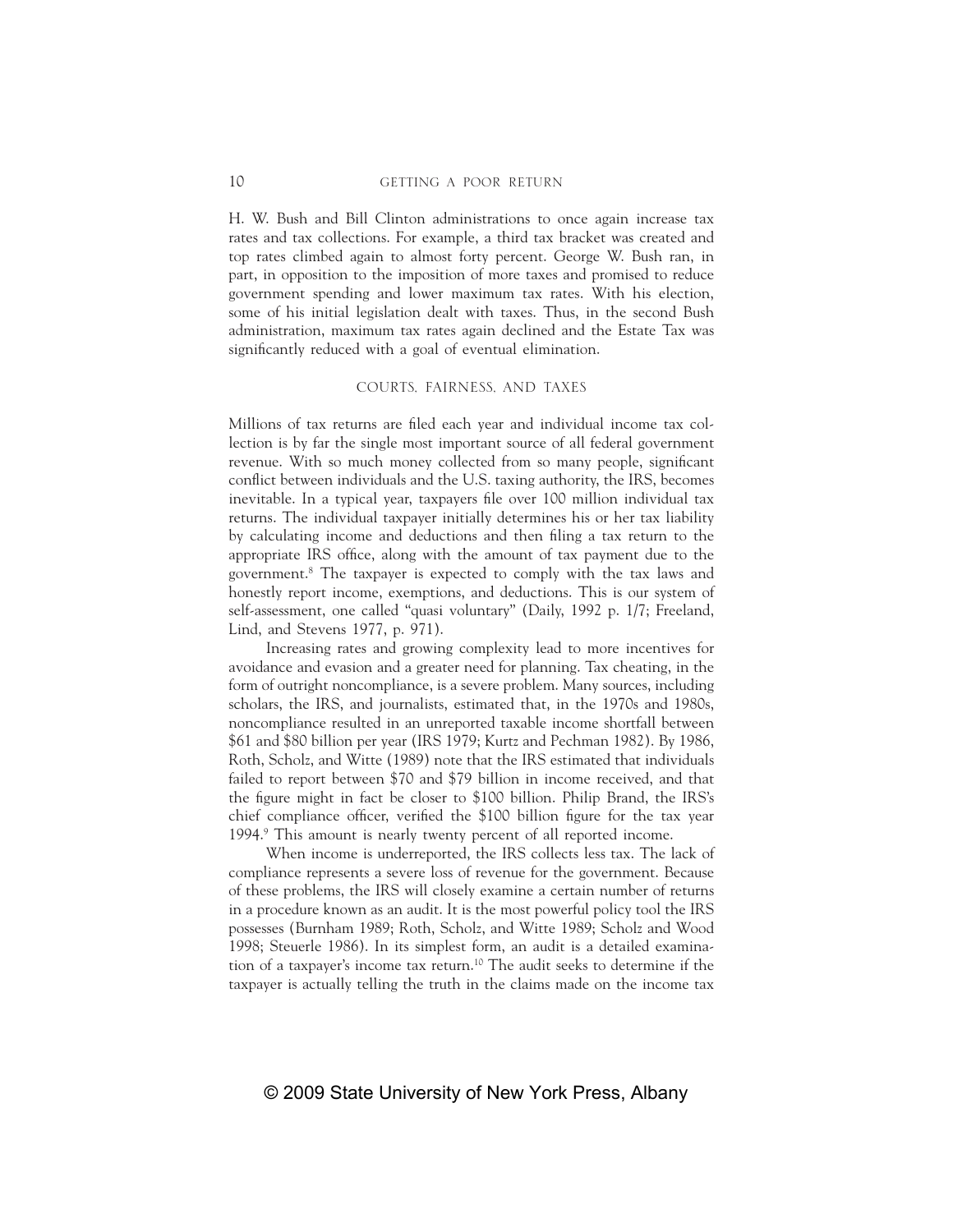return. The IRS does not accuse the taxpayer of wrongdoing, but instead seeks justification and verification of the listed income and expenditures.

Taxpayers seek to avoid paying excess taxes and the IRS seeks to collect all taxes due and thus audits a selected number of returns both to determine individual tax liability and to try to ensure overall compliance. As one scholar of American law noted, "tax avoidance became a national pastime . . . the Internal Revenue Service and the taxpayers became locked in a kind of dance, a rhumba of avoidance and counteravoidance" (Friedman 2002, p. 395). Because of this dance of conflict, the taxpayer and the IRS often fail to resolve the matter to the satisfaction of one or the other, usually the taxpayer. When this course and all appeals fail, the taxpayer can turn to the courts to settle the disputes and courts become a major player, not just in the individual dispute, but in the overall formation and enforcement of U.S. tax policy.

Perhaps we can call the courts the dance instructor or the referee of the rules of the dance. The Supreme Court has issued opinions on major tax cases involving more than 200 tax disputes since the beginning of the Warren Court (Epstein et al. 2003), more than any domestic policy domain. The greatest percentage of Supreme Court cases during the Warren Court years involved controversies over the IRC. During the Burger and Rehnquist Courts, IRC controversies accounted for the third and second highest percentage of cases (Epstein et al. 1992, pp. 553–54).11 Tax cases also represent a very large part of the docket of the U.S. Court of Appeals. For example, during the years 1997 to 2004, the Circuit Courts of Appeals handled, on average, more than 220 new tax case appeals per year.

This heavy Supreme Court docket of tax cases is remarkable considering the assertion of one scholar that the Supreme Court is reluctant to take such cases because of the justices' lack of interest and the issue complexity (Perry 1991). Among major cases, the Supreme Court has determined what constitutes income,12 acceptable business and personal deductions,13 and taxable consequences of divorce.14 All of these represent claims by the IRS following post audit assessments; they pitted one party against the IRS, and hence against the government of the United States. Although the taxed parties were concerned with their individual liability, the holdings of the Supreme Court have significantly shaped and determined tax law and tax policy.

However, despite these raw numbers and major cases, most matters are disposed of at the trial level, and, unlike other legal areas, the tax domain uses a system of competing courts. These courts allow litigants of all income levels to assert their claims against the IRS. The two most important of these tax trial courts are the U.S. Court, the trial court of general jurisdiction within the federal court system, and the U.S. Tax Court, a specialized trial court created under the Article I legislative power of Congress. These two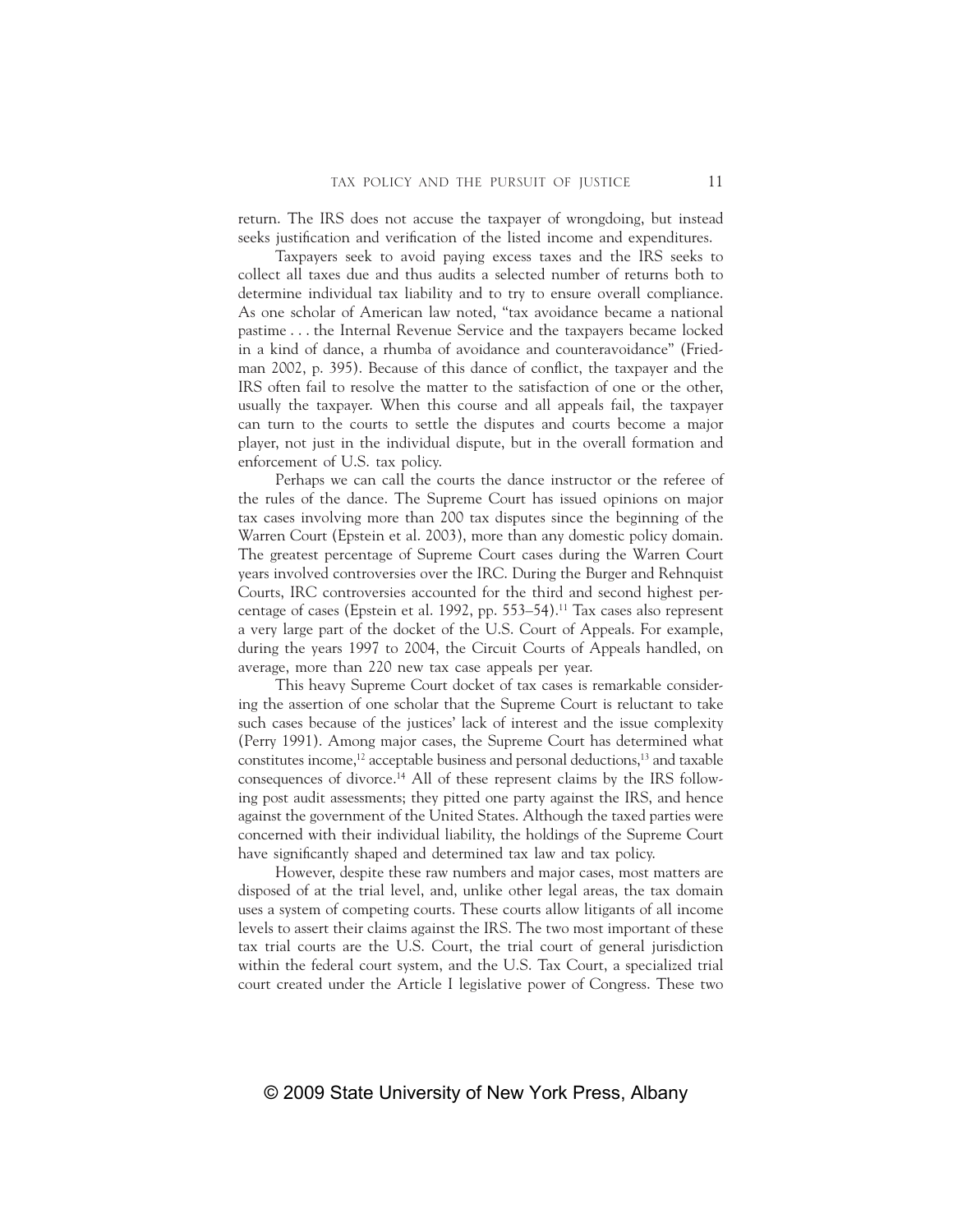courts, along with the U.S. Court of Federal Claims, are the courts that decide the winners of the battles between the IRS and taxpayers and these are the courts that low-income taxpayers turn to for relief against the IRS and the power of the political majority. Given the particular prominence of taxes and tax policy over the past three decades, where tax litigants choose to sue, how these tax trial courts make decisions, and the impact of these decisions are critically important if one wants to understand the dynamics of not just tax policy, but public policy. Courts need litigants to bring a matter to them before they have a chance to rule on any particular matter and these lawsuits can change public policy by forcing the agency to expend time and resources fighting the litigation and then having to comply with the directives of these courts.

The balance between legal avoidance as advocated by Judge Learned Hand and illegal tax evasion, those seeking to avoid what Oliver Wendell Holmes called the "price we pay for a civilized society," is the point when courts step in and rule either in favor of the taxpayer or in favor of the United States. Taxpayers have a right to pay as little as legally possible, but if the taxpayer does not pay what is truly owed, "the price we pay for a civilized society," then all the other taxpayers bear this burden and the noncompliant taxpayer becomes the free rider enjoying the benefits, but not the burdens, that federal spending bestows.

Most cases that confront the trial courts present few difficult issues or problems. Often a small number of facts are in dispute and the cases involve few, if any, complex legal issues. However, many are not and the courts have to pick a winner and a loser with often devastating consequences to the taxpayer if the courts rule for the government. Often, however, regardless of how the courts rule, these decisions have other consequences. If courts consistently rule in favor of one type of one income level of taxpayer as opposed to another income level, or rule in favor of corporations as opposed to individuals, those decisions become part of the tax policy of the government and influence the ideals and perceptions of justice, fairness, and the notion that all citizens are equal before the courts. How courts decide these matters is the fulcrum on which we attempt to answer these questions. How they decide these cases has much to say about how and why we treat the taxpayer who uses the Earned Income Tax Credit and the taxpayer who employs the services of top accounting and law firms.

### CHAPTER OVERVIEW

Those looking for debate and analysis of the legal arguments over the constitutionality, interpretation, and meaning of tax law will be disappointed. This is neither a textbook on the fundamentals of income taxation, nor a demonstration on how to survive a tax audit, nor advice on how to prepare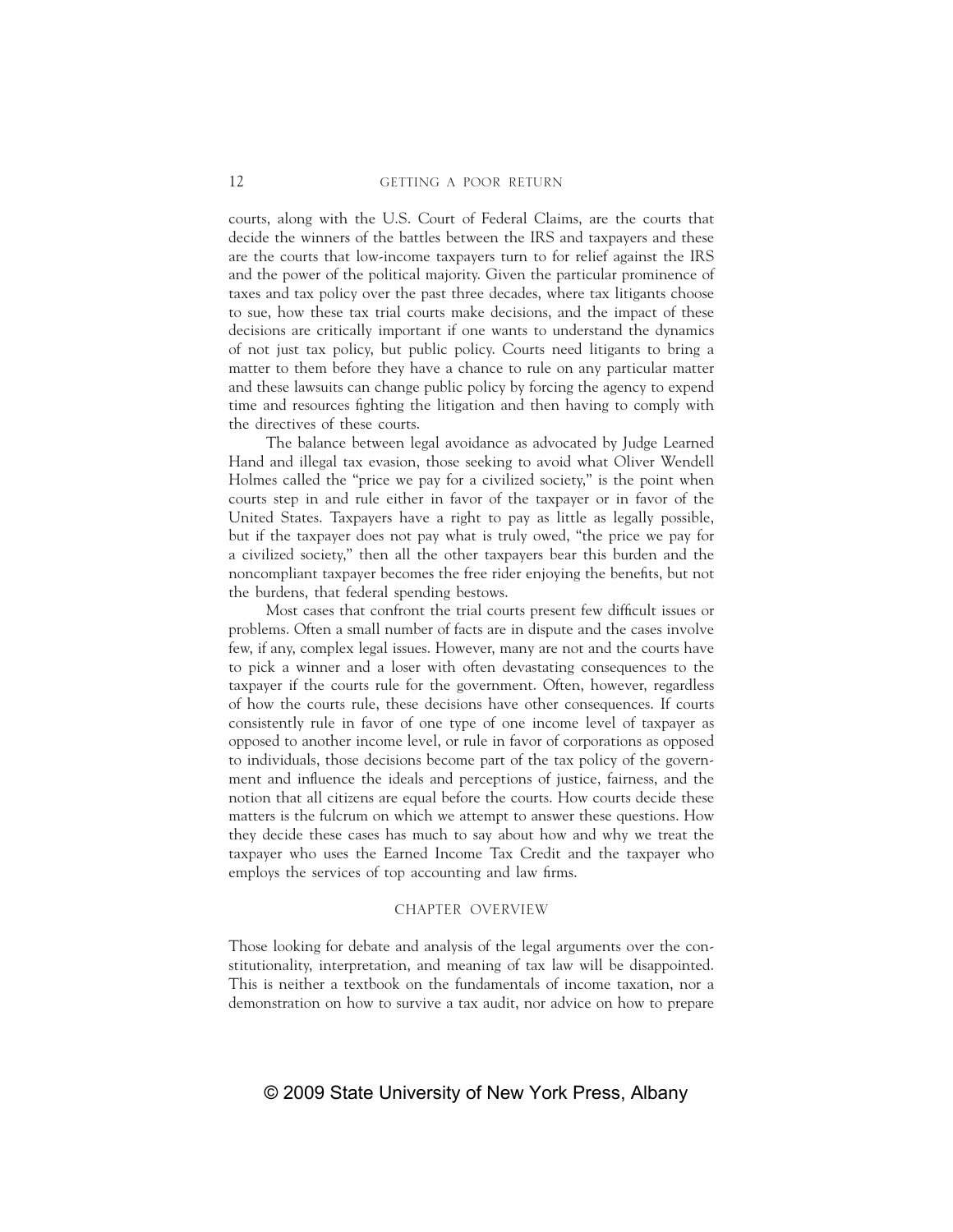and win a court challenge. How a court should interpret a tax law—and the tax implications of the various interpretations—are properly the subjects of income tax textbooks and the domain of tax professors, tax lawyers, and those who provide income tax advice and assistance. These are obviously important topics for analysis and investigation, but this book is about the politics of courts and taxes, and whether courts deviate from the majority or enforce dominant beliefs in their rulings.

After the introduction, the chapters proceed down the path of an audited taxpayer. The chapters use the audit experiences of Joy Anders, along with those of a large multinational corporation, a wealthy taxpayer who invested in a tax shelter, and a middle-class couple whose deductions were challenged as the counterpoints for the examinations and analyses to follow. Chapter two provides an overview of the choices these types of taxpayers have in challenging a post audit assessment by the IRS. This chapter examines the trial options available to taxpayers, which are first internal appeals and then appealing the audit assessment either in the Tax Court, the District Court, or the Court of Claims. While most of the chapter is descriptive, I do provide an examination of the choices as well as the costs and benefits of the particular trial forums. Ideally, the system should work to ensure that all taxpayers, regardless of wealth, have a fair and impartial forum to contest their assessments. However, arguably the least costly option might offer the smallest chance of success, calling into question the fairness of the options and ultimately the effect on compliance.

Chapters three, four, and five are the heart of the book and contain the analyses of this dance of courts, the IRS, and these taxpayers. Chapter three analyzes in detail the decisions of each of the potential litigants in choosing first whether to sue and then selecting a forum. To do this, I first describe theories of litigation, including rational actor theories and information asymmetries, and use these theories to examine both the decision to sue the IRS and, once that choice is made, analyze forum choice. Then I gather data from the years 1994 to 2000, which coincides with the Contract for America campaign through the Republican takeover of Congress in 1995 and finishes with the last year of President Clinton's term of office.

The chapter argues that tax policy has been politicized and ideologically divisive since the 1970s, with conservatives generally opposed to greater tax collection and enforcement. Therefore, as the political majority became more conservative over this time period, litigants were encouraged to challenge the assessments and thus one should find a corresponding increase in tax litigation in both the Tax Court and the District Courts. In addition, litigants should also be encouraged to choose the court that offers the greatest chance of a conservative judge because the more conservative the judge, the more likely the support for the taxpayer opposing the IRS. The effect on the specific taxpayers is then examined.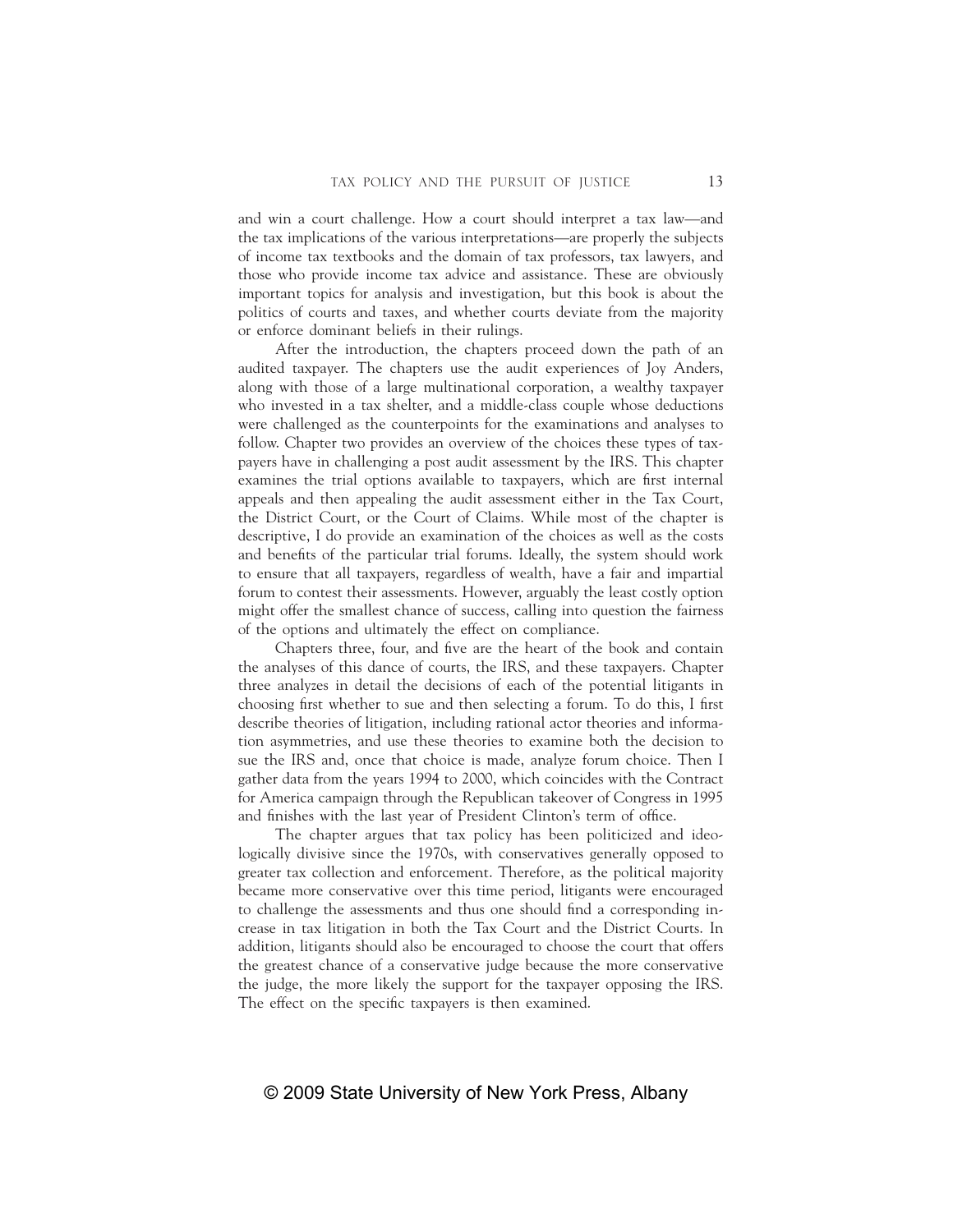Chapter four describes the decision making of the two principal courts in which to challenge the IRS, the Tax Court and the U.S. District Courts. This chapter uses data from 1996 and 1997 to systematically examine the differences, if any, in the decision making of these courts. The chapter scrutinizes the specialized Tax Court and its expertise and sees if that leads to differences with the District Court in the use of ideological preferences in the outcomes of the tax cases, specifically focusing on judicial independence and congressional control. The chapter argues that the limited-tenure U.S. Tax Court uses its expertise, and lack of realistic structural or hierarchical constraints, to decide cases more in accordance with the Tax Court judges' personal policy preferences than do the judges of the U.S. District Courts. The chapter concludes with an assessment of each taxpayer's probability of success in each court.

Chapter five examines the aftermath of these decisions and the influence of courts on tax policy and tax enforcement. Specifically, beyond the immediate impact on the taxpayer, do these aggregate decisions change IRS behavior? Do they lead to greater auditing of Joy Anders and less examination of the large corporation? Do these decisions instead do the reverse and change IRS audits to benefit poorer taxpayers? Several studies have shown that national agency policy can change as the ideology or partisanship of the federal district or federal appellate court changes. Some agencies must contend with different federal courts with overlapping jurisdiction, and calculate responses to these different courts that have different judges, different ideologies, and different agendas while trying to carry out the preferences of the executive and legislative branches of government in a separation of powers system. This chapter applies these theories of influence and impact by examining the tax trial courts and the IRS. Using data from 1994 through 2000, and studying audit ratios of individual and corporate taxpayers, I find that the IRS pays attention to the preferences of the executive and legislative branches of government and the preferences of the Tax Court, but not the District Courts, in determining the ratio of audits of individuals and corporations, with the IRS responding to more conservative courts and more conservative executive and legislative preferences by shifting the audit rate toward auditing more individual taxpayers. The smaller variation in Tax Court ideology lessens the overall impact of the Tax Court.

Finally, chapter six offers a summation of the findings of this book and what these findings mean for tax policy, public policy, and the role of courts in a democracy. It is my hope that this book will accomplish two goals. First, it will underscore and demonstrate the importance of tax trial courts in setting and determining the nation's tax policy. Then I hope to add to the body of literature that shows that courts really represent and make rulings consistent with the preferences of the majority. They are not